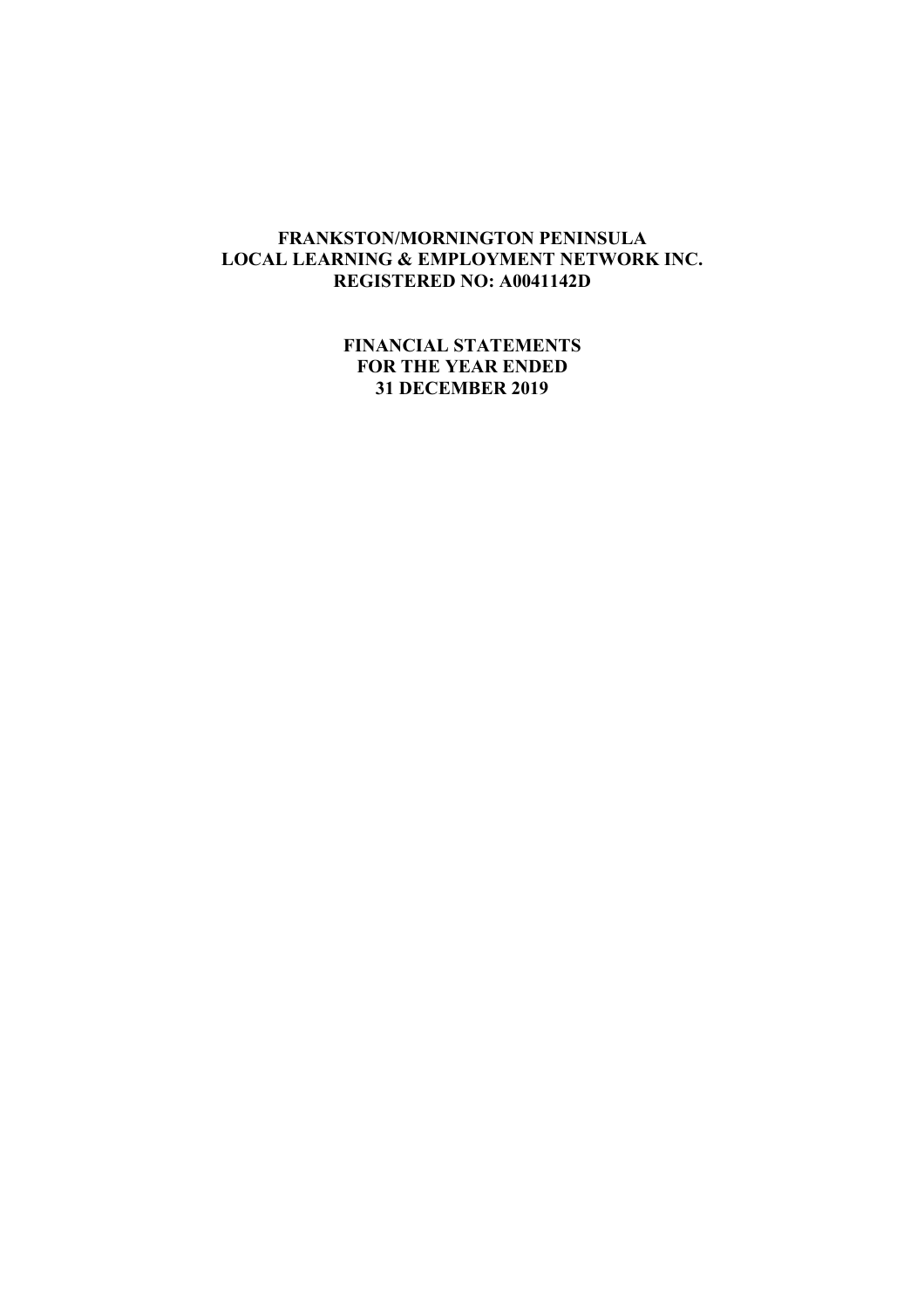#### **COMMITTEE'S REPORT**

Your Committee members submit the financial statements of the Organisation for the financial period ended 31 December 2019.

### **COMMITTEE MEMBERS**

The names of Committee members at the date of this report and for the full year unless indicated otherwise are:

M Watchorn C Mullan S Wright G Kay J Catto-Smith E Clarke M Paxton Peter Harrison H McLoughlin C Smith

L Holt C Arnold (Appointed 09/05/2019)

### **PRINCIPAL ACTIVITIES**

The principal activities of the Association during the financial year were the fostering of postcompulsory education, training and employment within the community and better adapting of postcompulsory education and training to community needs.

### **SIGNIFICANT CHANGES**

No significant change in the nature of these activities occurred during the year.

### **STATE OF AFFAIRS**

There was no significant change in the state of affairs other than as referred to in the financial statements and the notes thereto.

### **MATTERS ARISING SINCE THE END OF THE FINANCIAL YEAR**

There are no matters or circumstances that have arisen since the end of the financial year that have significantly affected of may significantly affect the operations of the Association, the result of its operations or the state of affairs of the Association in future financial years.

### **OPERATING RESULT**

The loss for the year amounted to \$73,640 (2018: profit \$99,819).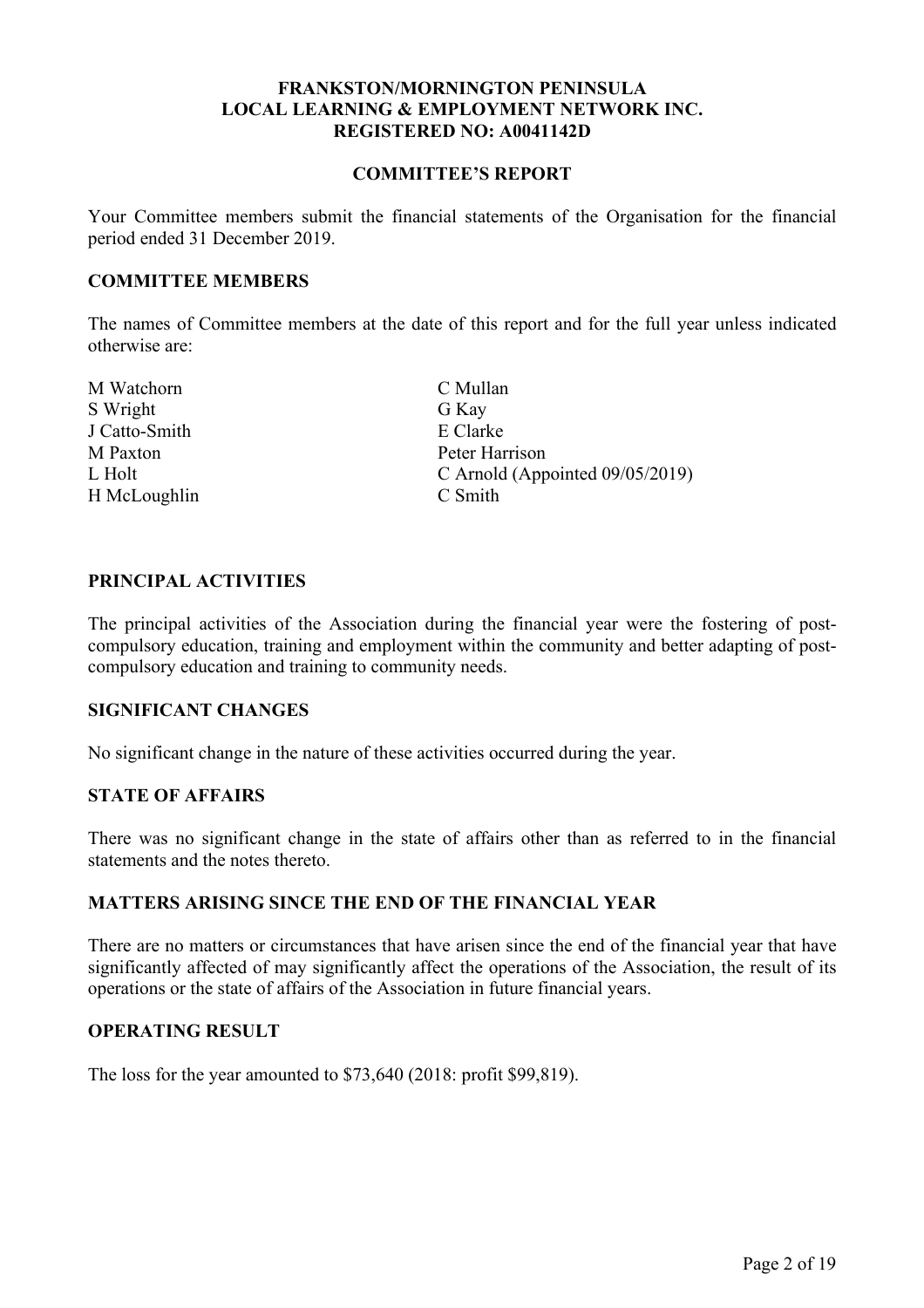### **COMMITTEE'S REPORT (CONTINUED)**

### **RESOLUTION**

In the opinion of the Committee:

- I. The financial statements and notes of the Association are in accordance with the *Australian Charities and Not for Profits Commission Act 2012*, including:
	- a. Giving a true and fair view of its financial position as at 31 December 2019 and of its performance for the financial year ended on that date; and
	- b. Complying with Australian Accounting Standards (including the Australian Accounting Interpretations) and the *Australian Charities and Not for Profits Commission Regulation 2013*; and
- II. There are reasonable grounds to believe that the Association will be able to pay its debts as and when they become due and payable.

This statement is made in accordance with a resolution of the Committee and is signed for and on behalf of the Committee by:

Committee Member Michael Paxton Michael Watchorn

Dated this  $12<sup>th</sup>$  day of February 2020

 $M_{\rm H}$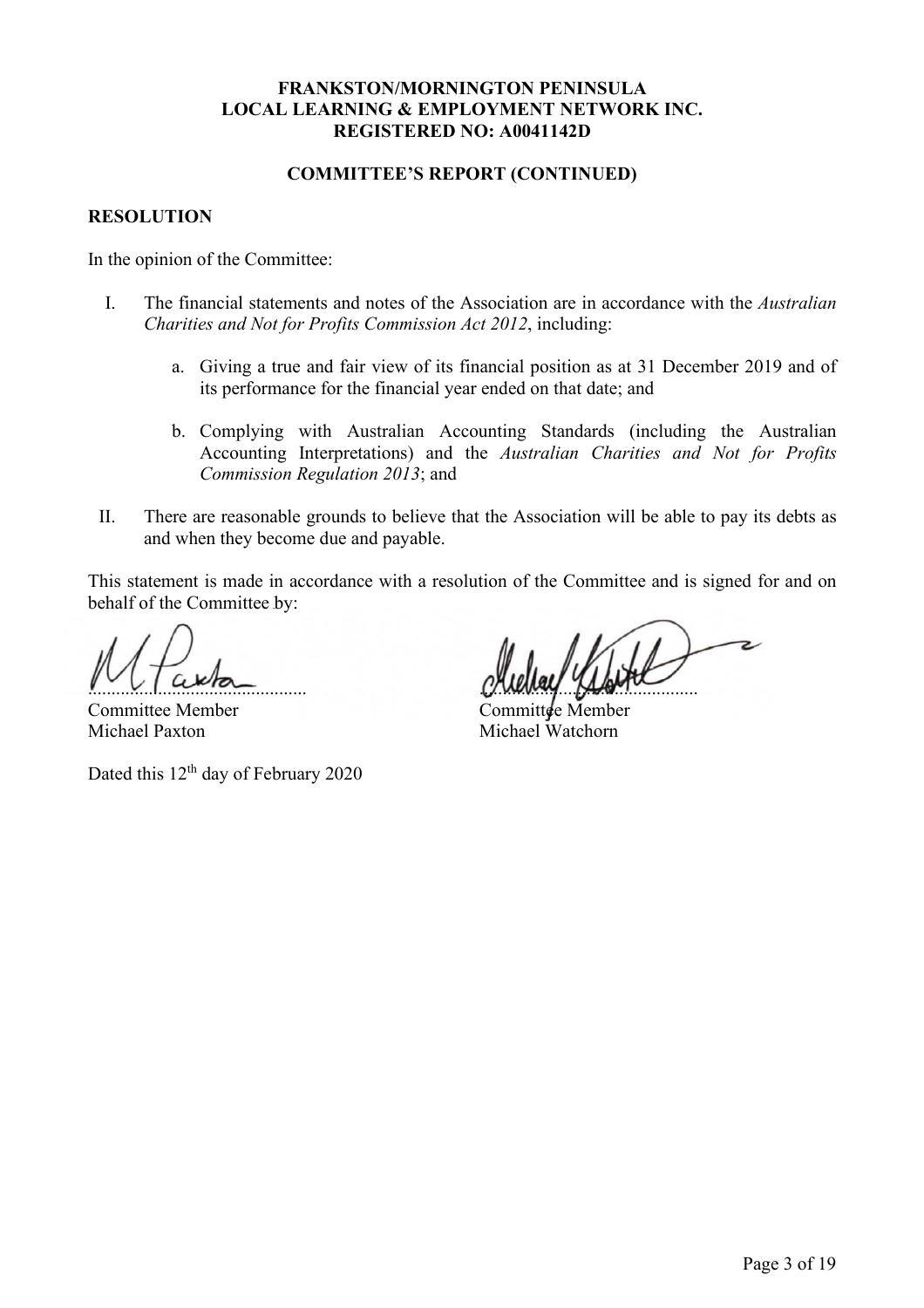

# **AUDITOR'S INDEPENDENCE DECLARATION**

To the Frankston Mornington Peninsula Local Learning & Employment Network Inc.,

In accordance with the requirements of section 60-40 of the *Australian Charities and Not-for-Profits Commission Act 2012* , as lead auditor for the audit of Frankston Mornington Peninsula Local Learning & Employment Network Inc. for the year ended 31 December 2019, we declare that, to the best of our knowledge and belief, there have been:

- i) No contraventions of the auditor independence requirements of the *Australian Charities and Not-for-Profits Commission Act 2012* in relation to the audit, and;
- ii) No contraventions of any applicable code of professional conduct in relation to the audit.

Dated at Frankston on the  $12<sup>th</sup>$  day of February 2020

White & ONill Aulit

SHEPARD WEBSTER & O'NEILL AUDIT PTY LTD Certified Practising Accountant Authorised Audit Company No 415478 31 Beach Street Frankston 3199, PO Box 309 Frankston Victoria 3199 Telephone (03) 9781 2633 – Fax (03) 9781 3073 Email – szepfalusy@shepard.com.au

DAVID A SZEPFALUSY **DIRECTOR** 



Shepard Webster & O'Neill Audit Pty Ltd is a CPA Practice

Level 1 / 31 Beach Street, Frankston Victoria 3199 P.O. Box 309, Frankston Victoria 3199 T: (03) 9781 2633 F: (03) 9781 3073 E: szepfalusy@shepard.com.au W: www.shepard.com.au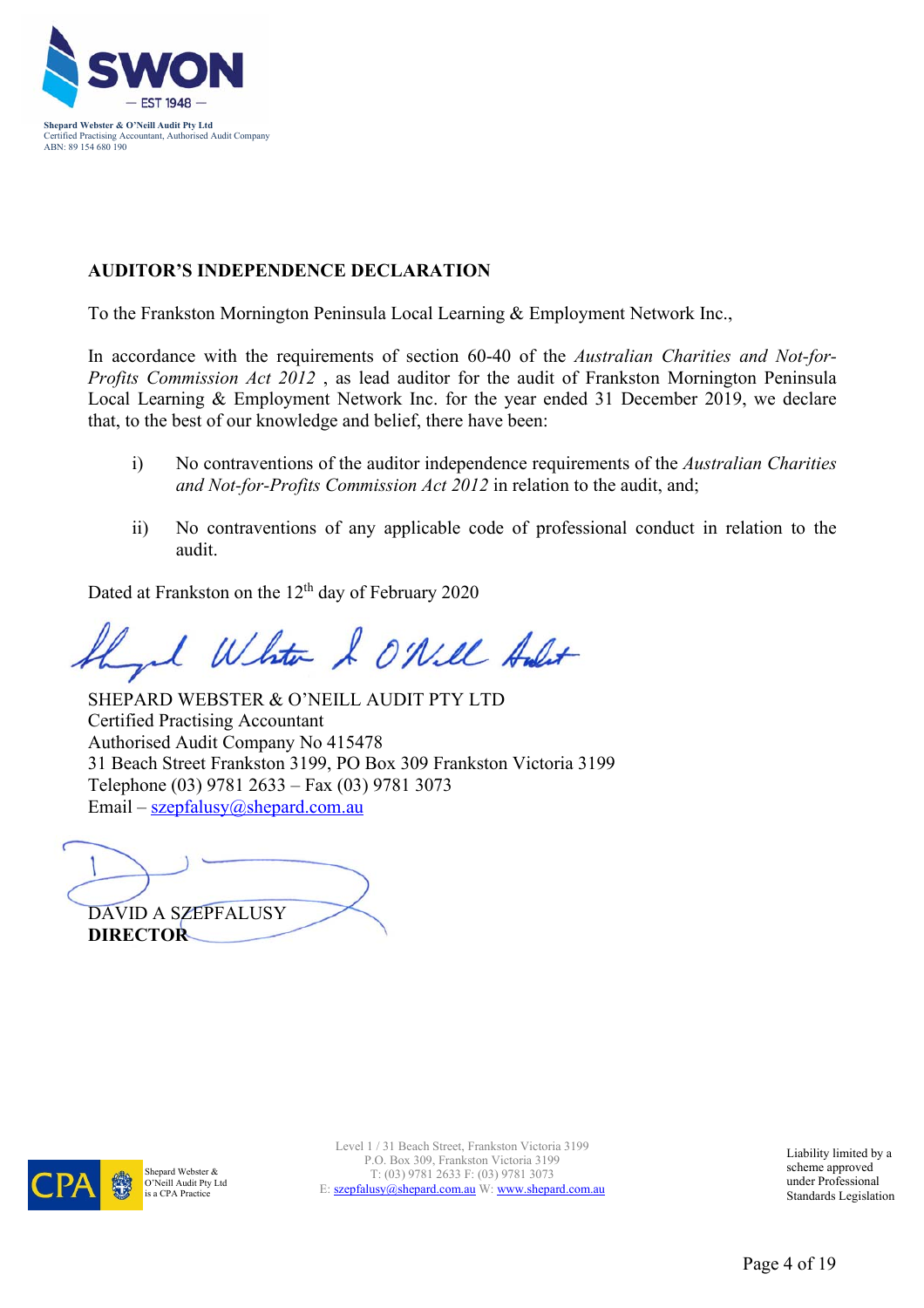## **STATEMENT OF PROFIT OR LOSS AND OTHER COMPREHENSIVE INCOME FOR THE YEAR ENDED 31 DECEMBER 2019**

|                                      | <b>NOTE</b> | 2019    | 2018    |
|--------------------------------------|-------------|---------|---------|
|                                      |             | \$      | \$      |
| <b>CONTINUING OPERATIONS</b>         |             |         |         |
| <b>INCOME</b>                        |             |         |         |
| <b>Government Grants</b>             | 5           | 445,918 | 560,191 |
| Project Grants & Subsidies           |             | 224,108 | 308,627 |
| Other Income                         |             |         |         |
| Interest                             |             | 728     | 1,064   |
| <b>TOTAL INCOME</b>                  |             | 670,754 | 869,882 |
| <b>LESS EXPENSES</b>                 |             |         |         |
| <b>Audit Fees</b>                    |             | 5,400   | 5,200   |
| Bank Fees & Charges                  |             | 476     | 574     |
| Conferences & Training               |             | 1,652   | 8,115   |
| Depreciation                         |             | 7,648   | 4,674   |
| <b>Employee Provisions</b>           |             | 1,124   | 15,889  |
| Insurance                            |             | 722     | 722     |
| <b>IT</b> Support                    |             | 5,907   | 5,513   |
| Lease Charges                        |             | 12,093  | 10,355  |
| Motor Vehicle Running Costs          |             | 9,565   | 12,563  |
| Postage                              |             | 177     | 182     |
| Printing & Stationery                |             | 2,530   | 1,324   |
| Program Support                      |             | 65,321  | 70,280  |
| Rent                                 |             | 5,055   | 6,000   |
| Repairs & Maintenance                |             | 387     | 227     |
| <b>Salaries</b>                      |             | 523,544 | 509,352 |
| Superannuation                       |             | 48,864  | 47,764  |
| <b>Other Salary Related Expenses</b> |             | 782     | 245     |
| Telephone                            |             | 2,403   | 4,185   |
| <b>Utilities</b>                     |             | 1,380   | 661     |
| WorkCover                            |             | 5,514   | 6,297   |
| Other Expenses                       |             | 43,850  | 59,941  |
| <b>TOTAL EXPENSES</b>                |             | 744,394 | 770,063 |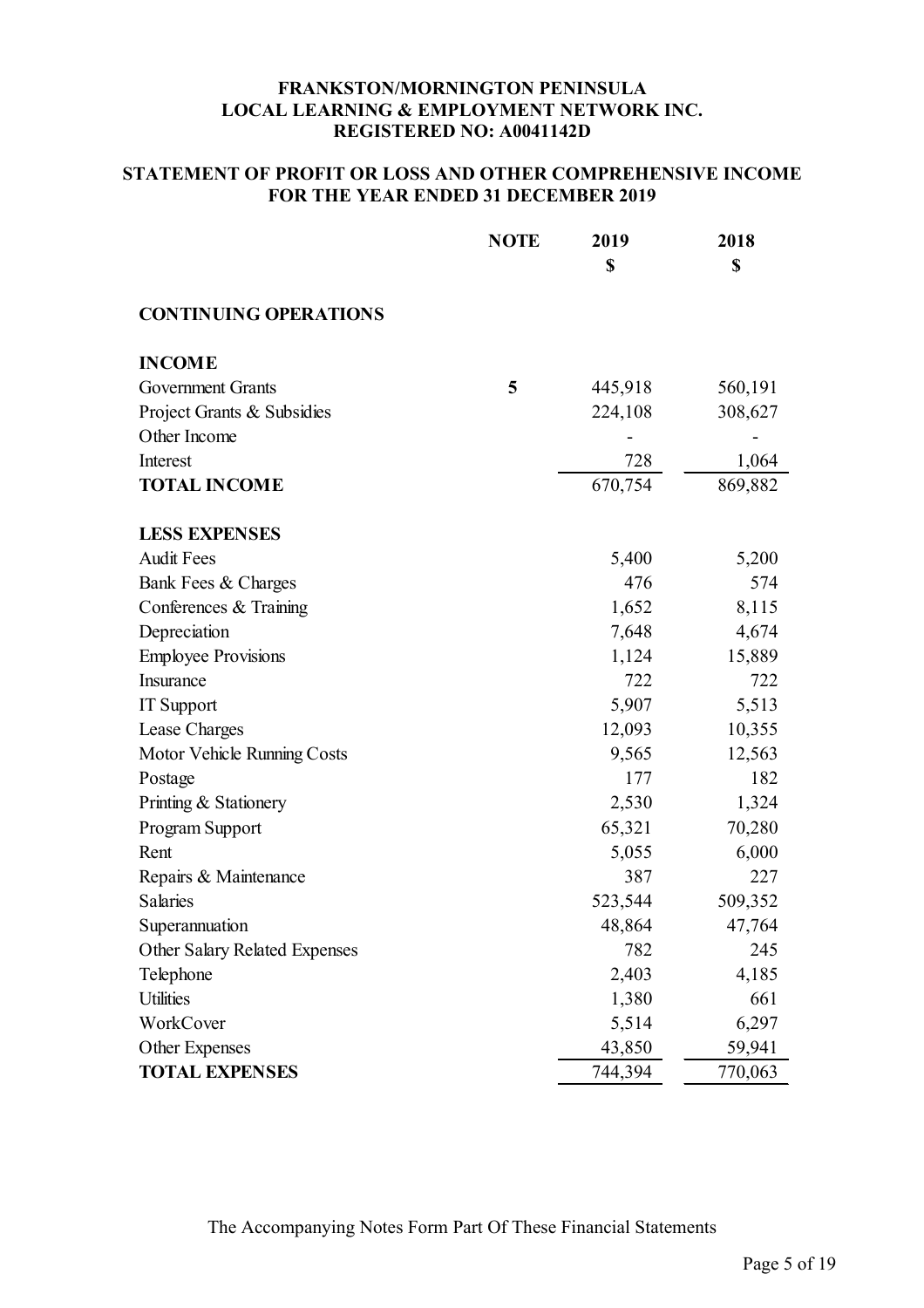## **STATEMENT OF PROFIT OR LOSS AND OTHER COMPREHENSIVE INCOME FOR THE YEAR ENDED 31 DECEMBER 2019 (CONTINUED)**

|                                                                       | <b>NOTE</b> | 2019   | 2018<br>\$ |
|-----------------------------------------------------------------------|-------------|--------|------------|
|                                                                       |             | S      |            |
| <b>OPERATING PROFIT/(LOSS)</b>                                        |             | 73,640 | 99,819     |
| <b>Other Comprehensive Income</b>                                     |             |        |            |
| Items that may be reclassified subsequently to<br>profit or loss      |             |        |            |
| Items that will not be reclassified subsequently<br>to profit or loss |             |        |            |
| <b>TOTAL COMPREHENSIVE INCOME</b>                                     |             | 73,640 | 99,819     |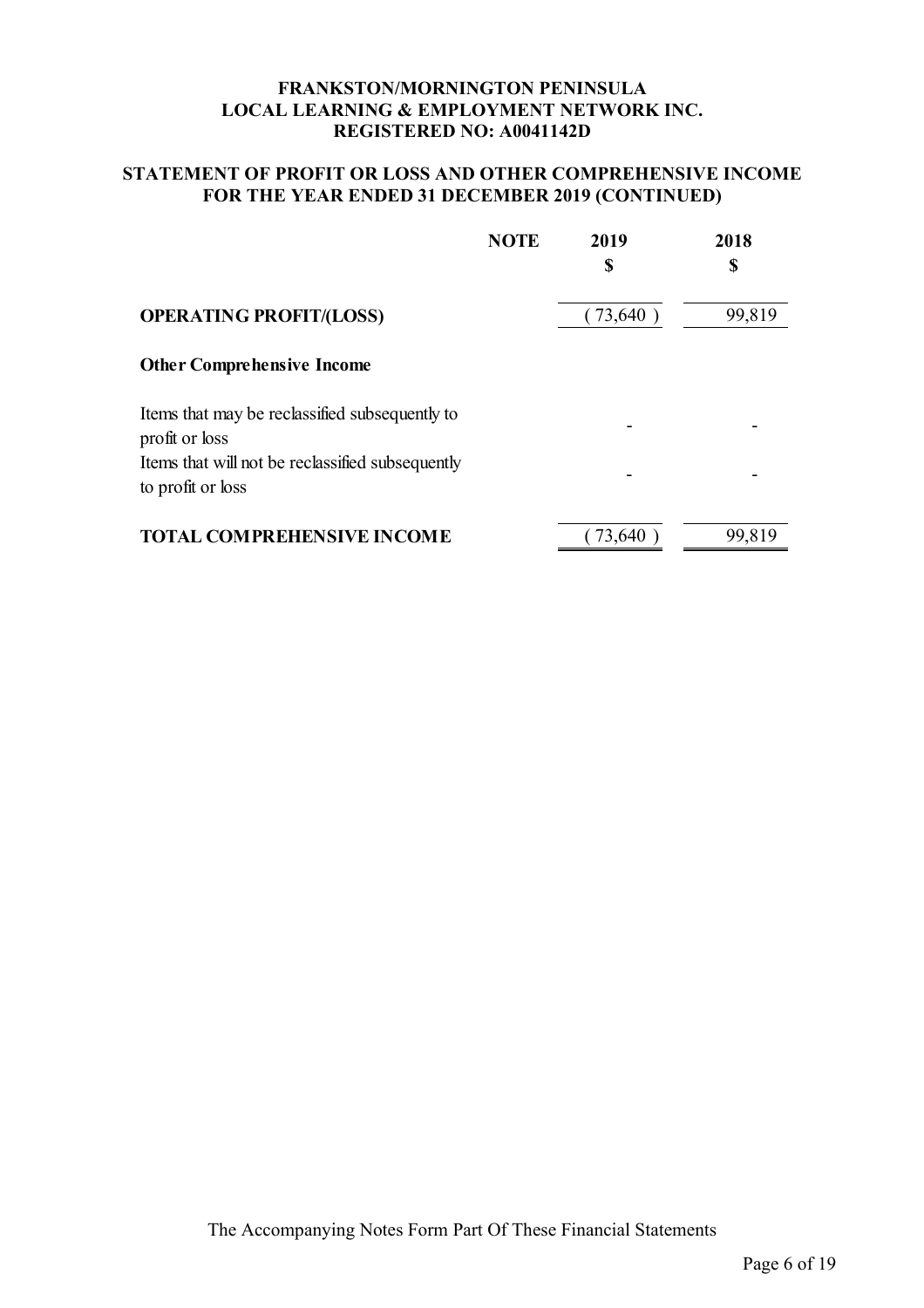### **STATEMENT OF FINANCIAL POSITION AS AT 31 DECEMBER 2019**

|                                     | <b>NOTE</b>             | 2019    | 2018    |
|-------------------------------------|-------------------------|---------|---------|
|                                     |                         | \$      | \$      |
| <b>CURRENT ASSETS</b>               |                         |         |         |
| Cash and Cash Equivalents           | 2a                      | 730,156 | 465,310 |
| Trade and Other Receivables         |                         | 61,562  | 164,089 |
| Accrued Income                      |                         |         |         |
| <b>TOTAL CURRENT ASSETS</b>         |                         | 791,718 | 629,399 |
| <b>NON CURRENT ASSETS</b>           |                         |         |         |
| Property, Plant & Equipment         | 3                       | 8,359   | 16,007  |
| <b>TOTAL NON CURRENT ASSETS</b>     |                         | 8,359   | 16,007  |
| <b>TOTAL ASSETS</b>                 |                         | 800,077 | 645,406 |
| <b>CURRENT LIABILITIES</b>          |                         |         |         |
| Trade and Other Payables            | $\overline{\mathbf{4}}$ | 409,638 | 180,901 |
| Provision for Employee Entitlements |                         | 109,956 | 110,382 |
| <b>TOTAL CURRENT LIABILITIES</b>    |                         | 519,594 | 291,283 |
| <b>NET ASSETS</b>                   |                         | 280,483 | 354,123 |
| <b>EQUITY</b>                       |                         |         |         |
| <b>Retained Earnings</b>            |                         | 280,483 | 354,123 |
| <b>TOTAL EQUITY</b>                 |                         | 280,483 | 354,123 |
|                                     |                         |         |         |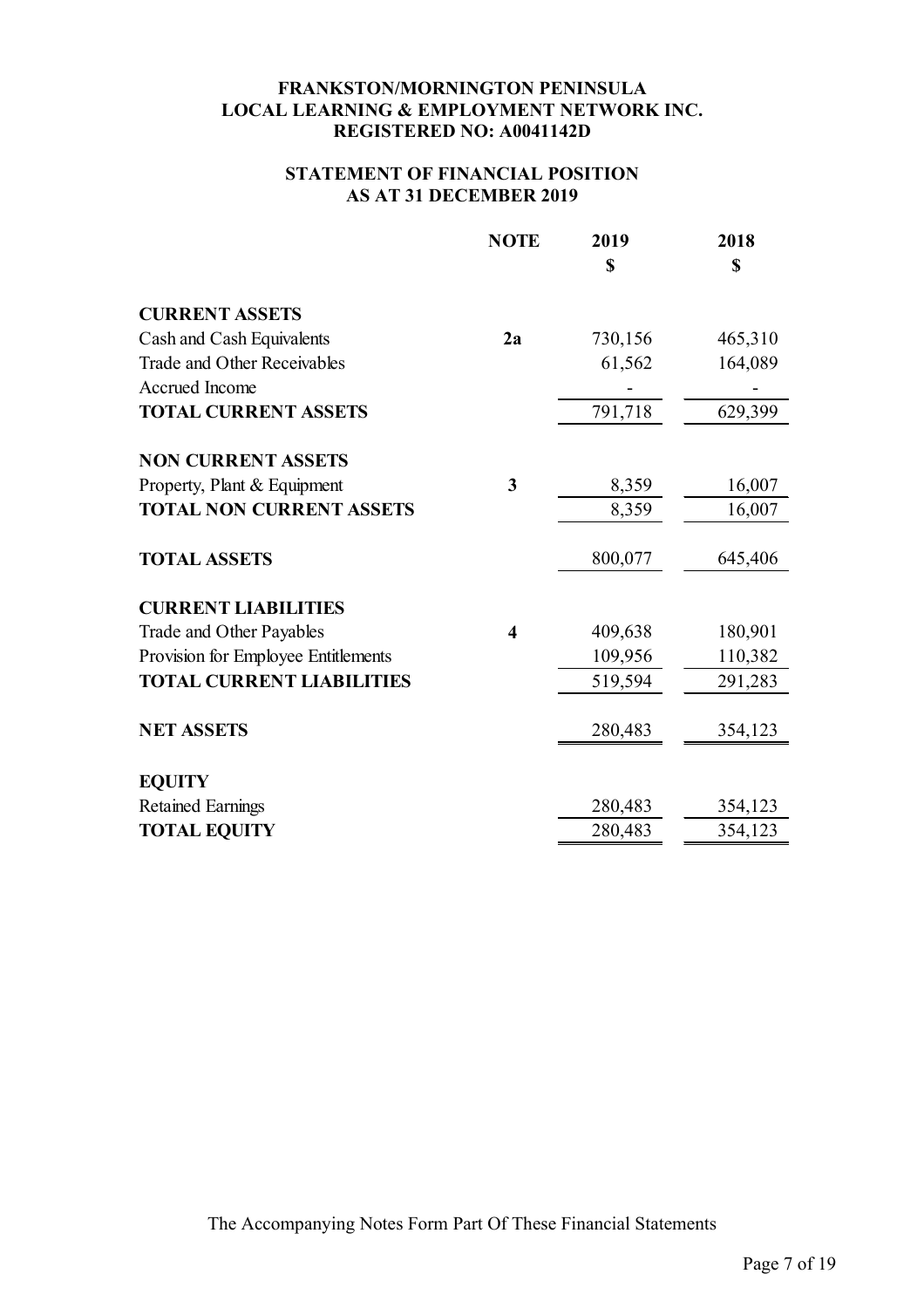### **STATEMENT OF CHANGES IN EQUITY FOR THE YEAR ENDED 31 DECEMBER 2019**

|                                                | <b>NOTE</b> | 2019<br>\$ | 2018<br>\$ |
|------------------------------------------------|-------------|------------|------------|
| <b>EQUITY</b>                                  |             |            |            |
| <b>Retained Earnings</b>                       |             |            |            |
| Balance at the Beginning of the Financial Year |             | 354,123    | 254,304    |
| Profit / (Loss) From Continuing Operations     |             | (73,640)   | 99,819     |
| Other Comprehensive Income                     |             |            |            |
| Balance at the End of the Financial Year       |             | 280,483    | 354,123    |
| <b>TOTAL EQUITY</b>                            |             | 280,483    | 354,123    |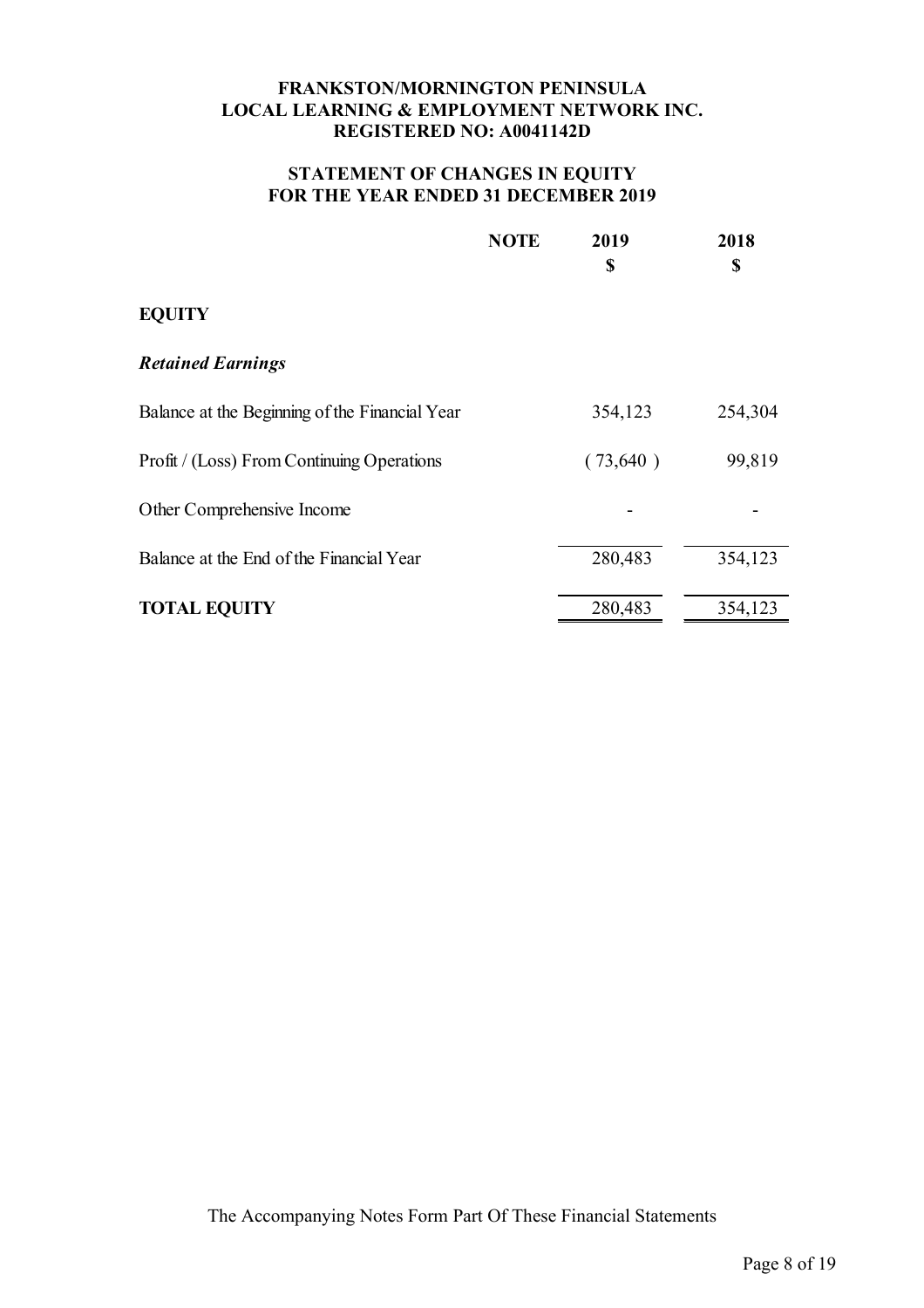## **STATEMENT OF CASH FLOWS FOR THE YEAR ENDED 31 DECEMBER 2019**

| <b>NOTE</b>                                                | 2019      | 2018      |
|------------------------------------------------------------|-----------|-----------|
|                                                            | \$        | \$        |
| <b>CASH FLOWS FROM OPERATING ACTIVITIES</b>                |           |           |
| Receipts from donors, funding agencies and other sources   | 765,858   | 942,579   |
| Payments to suppliers and employees                        | (501,740) | (836,722) |
| <b>Interest Received</b>                                   | 728       | 1,064     |
| Net cash provided by (used in) operating activities $2(b)$ | 264,846   | 106,921   |
| <b>CASH FLOWS FROM INVESTING ACTIVITIES</b>                |           |           |
| Payment for property, plant & equipment                    |           | 4,504)    |
| Net cash provided by (used in) investing activities        |           | 4,504)    |
| Net increase/(decrease) in cash held                       | 264,846   | 102,417   |
| Cash at the beginning of the year                          | 465,310   | 362,893   |
| Cash at the end of the year<br>2(a)                        | 730,156   | 465,310   |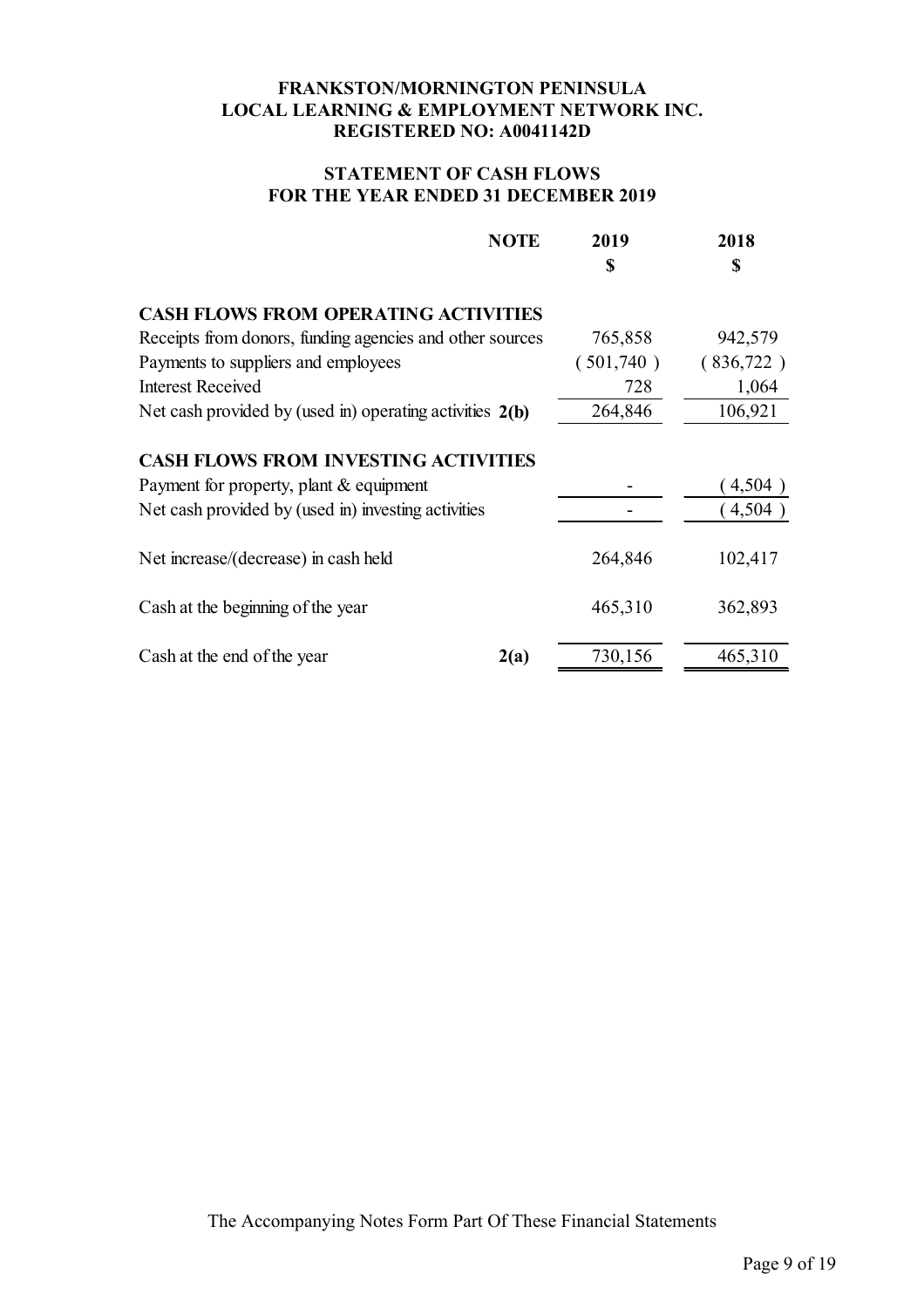### **NOTES TO AND FORMING PART OF THE FINANCIAL STATEMENTS FOR THE YEAR ENDED 31 DECEMBER 2019**

### **NOTE 1: SUMMARY OF SIGNIFICANT ACCOUNTING POLICIES**

The financial report is a special purpose financial report prepared in order to satisfy the financial reporting requirements of the *Australian Charities and Not-for-profits Commission Act 2012*. The Committee has determined that the Association is not a reporting entity.

The financial report has been prepared in accordance with the requirements of *the Australian Charities and Not-for-profits Commission Act 2012* and the following Australian Accounting Standards:

AASB 101: Presentation of Financial Statements; AASB 107: Statement of Cash Flows; AASB 108: Accounting Policies, Changes in Accounting Estimates and Errors; AASB 1048: Interpretation and Application of Standards; AASB 1054: Australian Additional Disclosures.

No other applicable Accounting Standards, Australian Accounting Interpretations or other authoritative pronouncements of the Australian Accounting Standards Board have been applied.

The financial report has been prepared on an accruals basis and is based on historical costs and does not take into account changing money values or, except where stated, current valuations of noncurrent assets.

The following significant accounting policies, which are consistent with the previous period unless otherwise stated, have been adopted in the preparation of this financial report.

### **a) Property, Plant and Equipment**

Property, plant and equipment are brought to account at cost less, where applicable, any accumulated depreciation and any impairment in value. The carrying amount of property, plant and equipment is reviewed annually to ensure it is not in excess of the recoverable amount from these assets. The recoverable amount is assessed on the basis of the expected net cash flows which will be received from the asset's employment and subsequent disposal. The expected net cash flows have not been discounted to their present values in determining recoverable amounts.

The carrying values of plant and equipment are also reviewed for impairment when events or changes in circumstances indicate the carrying value may not be recoverable. If any impairment exists, the assets are written down to their recoverable amount and the loss recognised in the statement of comprehensive income.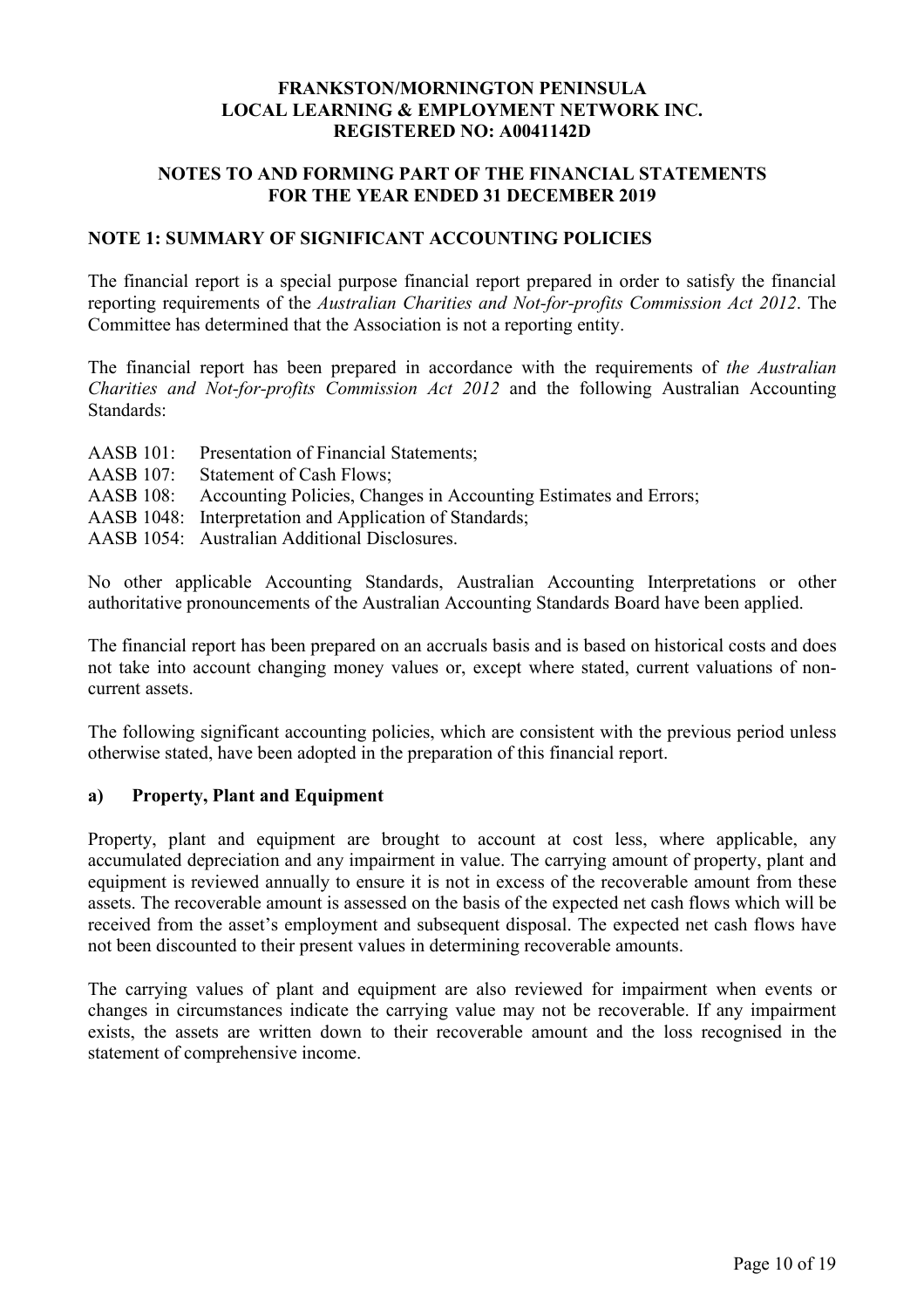## **NOTES TO AND FORMING PART OF THE FINANCIAL STATEMENTS FOR THE YEAR ENDED 31 DECEMBER 2019**

### **NOTE 1: SUMMARY OF SIGNIFICANT ACCOUNTING POLICIES (CONTINUED)**

### **a) Property, Plant and Equipment (continued)**

The depreciable amount of all fixed assets including buildings are depreciated over their useful lives commencing from the time the asset is held ready for use. Rates of depreciation vary between 7.5 and 33%.

#### **b) Employee Entitlements**

Provision is made for the Association's liability for employee benefits arising from services rendered by employees to the end of the reporting period. Employee benefits that are expected to be settled within one year have been measured at the amounts expected to be paid when the liability is settled.

Employee benefits payable later than one year have been measured at the present value of the estimated future cash outflows to be made for those benefits. In determining the liability, consideration is given to employee wage increases and the probability that the employee may not satisfy any vesting requirements.

Those cash outflows are discounted using market yields on national government bonds with terms to maturity that match the expected timing of cash flows.

### **c) Goods and Services Tax (GST)**

Revenues, expenses and assets are recognised net of the amount of GST, except where the amount of GST incurred is not recoverable from the Australian Taxation Office (ATO).

Receivables and payables are stated inclusive of the amount of GST receivable or payable. The net amount of GST recoverable from, or payable to, the ATO is included with other receivables or payables in the statement of financial position.

Cash flows are presented on a gross basis. The GST components of cash flows arising from investing or financing activities which are recoverable from, or payable to, the ATO are presented as operating cash flows included in receipts from customers or payments to suppliers.

### **d) Cash and Cash Equivalents**

Cash and cash equivalents include cash on hand, deposits held at-call with banks, other short-term highly liquid investments with original maturities of three months or less, and bank overdrafts.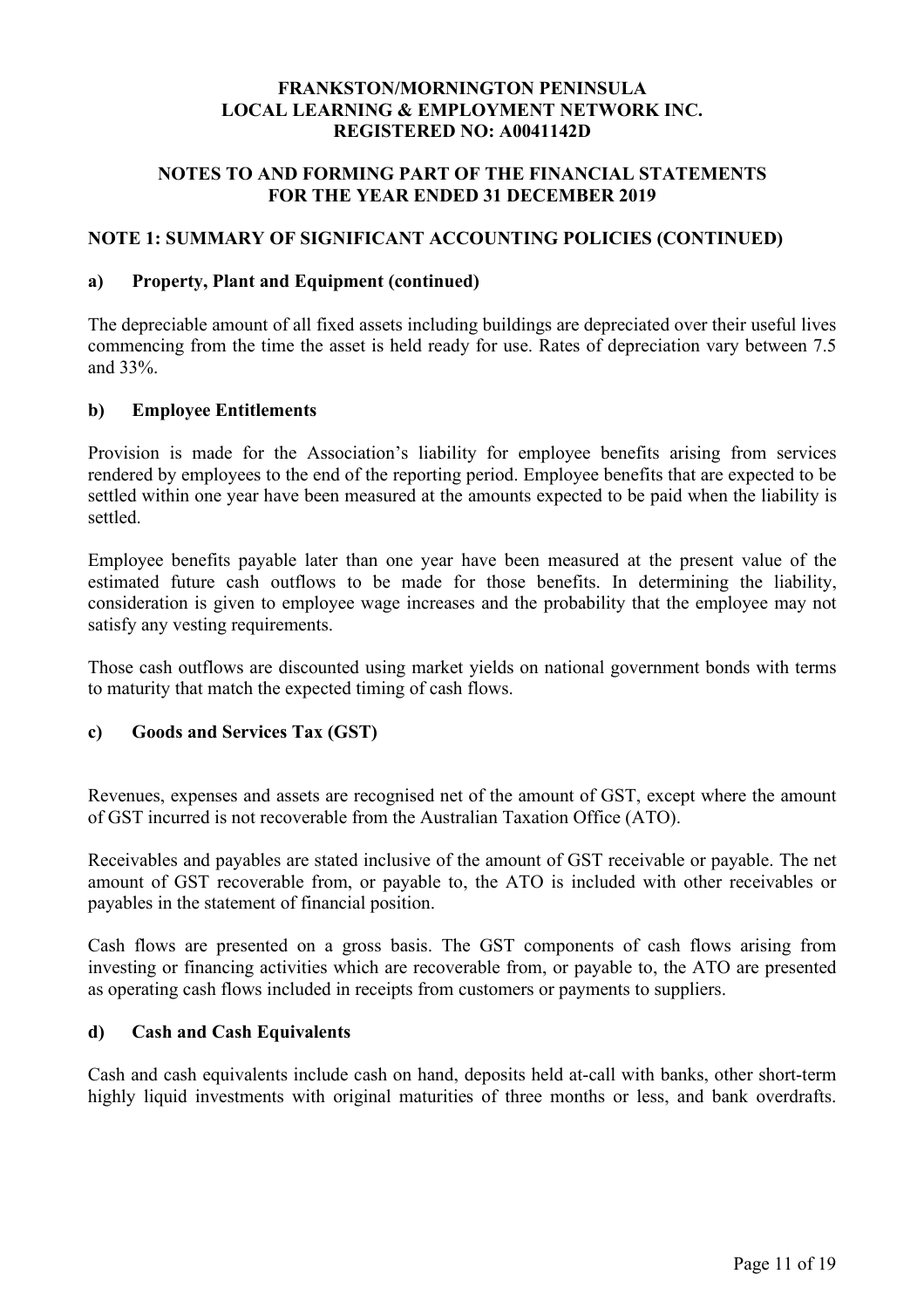### **NOTES TO AND FORMING PART OF THE FINANCIAL STATEMENTS FOR THE YEAR ENDED 31 DECEMBER 2019**

### **NOTE 1: SUMMARY OF SIGNIFICANT ACCOUNTING POLICIES (CONTINUED)**

#### **e) Revenue**

Non-reciprocal grant revenue is recognised in profit or loss when the Association obtains control of the grant, it is probable that the economic benefits gained from the grant will flow to the Association and the amount of the grant can be measured reliably.

If conditions are attached to the grant which must be satisfied before it is eligible to receive the contribution, the recognition of the grant as revenue will be deferred until those conditions are satisfied.

When grant revenue is received whereby the Association incurs an obligation to deliver economic value directly back to the contributor, this is considered a reciprocal transaction and the grant revenue is recognised in the statement of financial position as a liability until the service has been delivered to the contributor, otherwise the grant is recognised as income on receipt.

The Association receives non-reciprocal contributions of assets from the government and other parties for zero or a nominal value. These assets are recognised at fair value on the date of acquisition in the statement of financial position, with a corresponding amount of income recognised in profit or loss.

Donations and bequests are recognised as revenue when received.

Interest revenue is recognised when received. Dividend revenue is recognised when the right to receive a dividend has been established.

Revenue from the rendering of a service is recognised upon the delivery of the service to the customers.

All revenue is stated net of the amount of goods and services tax.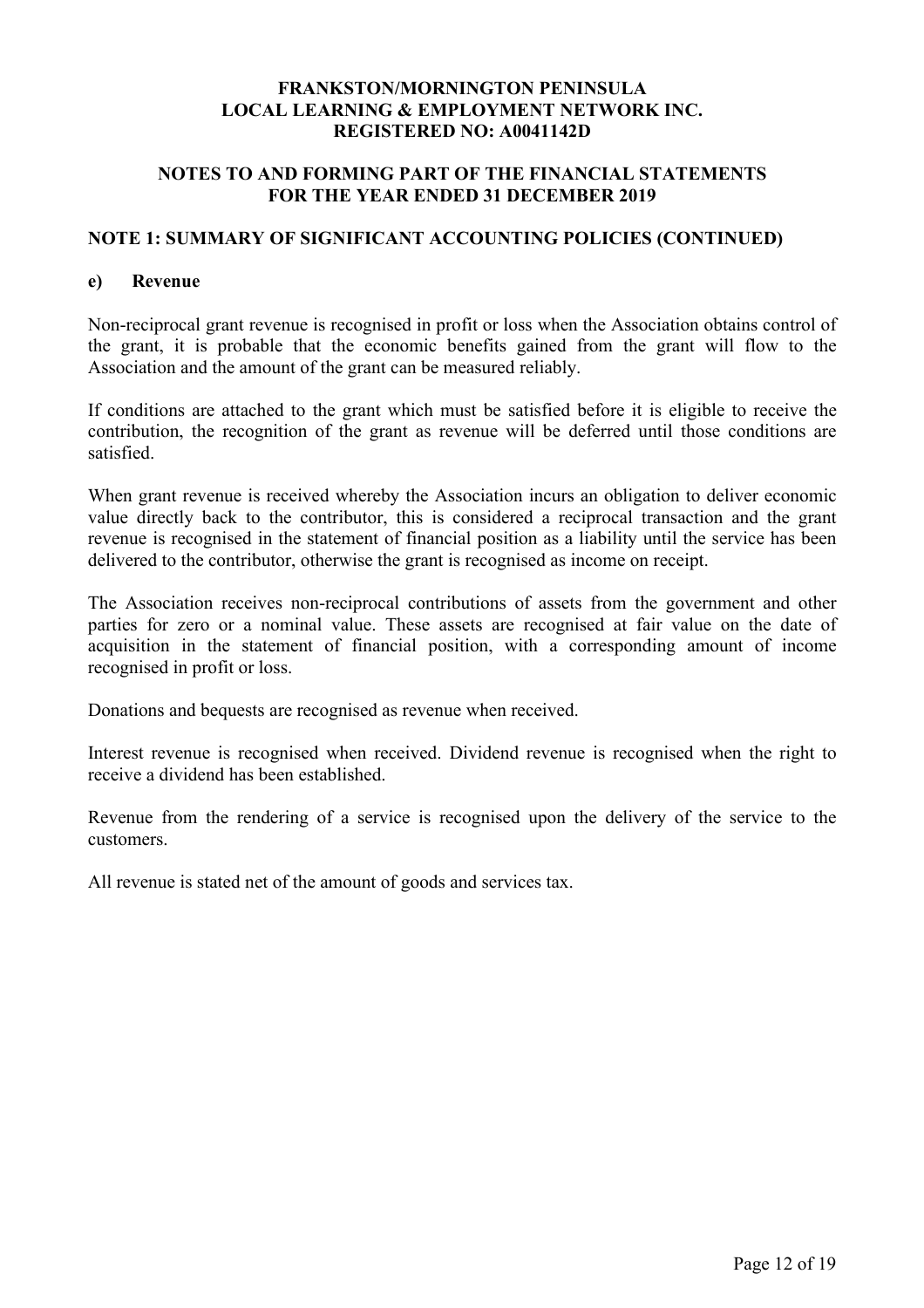## **NOTES TO AND FORMING PART OF THE FINANCIAL STATEMENTS FOR THE YEAR ENDED 31 DECEMBER 2019**

# **NOTE 1: SUMMARY OF SIGNIFICANT ACCOUNTING POLICIES (CONTINUED)**

#### **f) Income Tax**

The Association is exempt under Division 50 of the Income Tax Assessment Act 1997 as a nonprofit organisation. As such, no allowance has been made for Income Tax.

### **g) Comparative Figures**

When required by Accounting Standards, comparative figures have been adjusted to conform to changes in presentation for the current financial period.

### **h) Subsequent Events**

There have been no material subsequent events which impact the financial statements.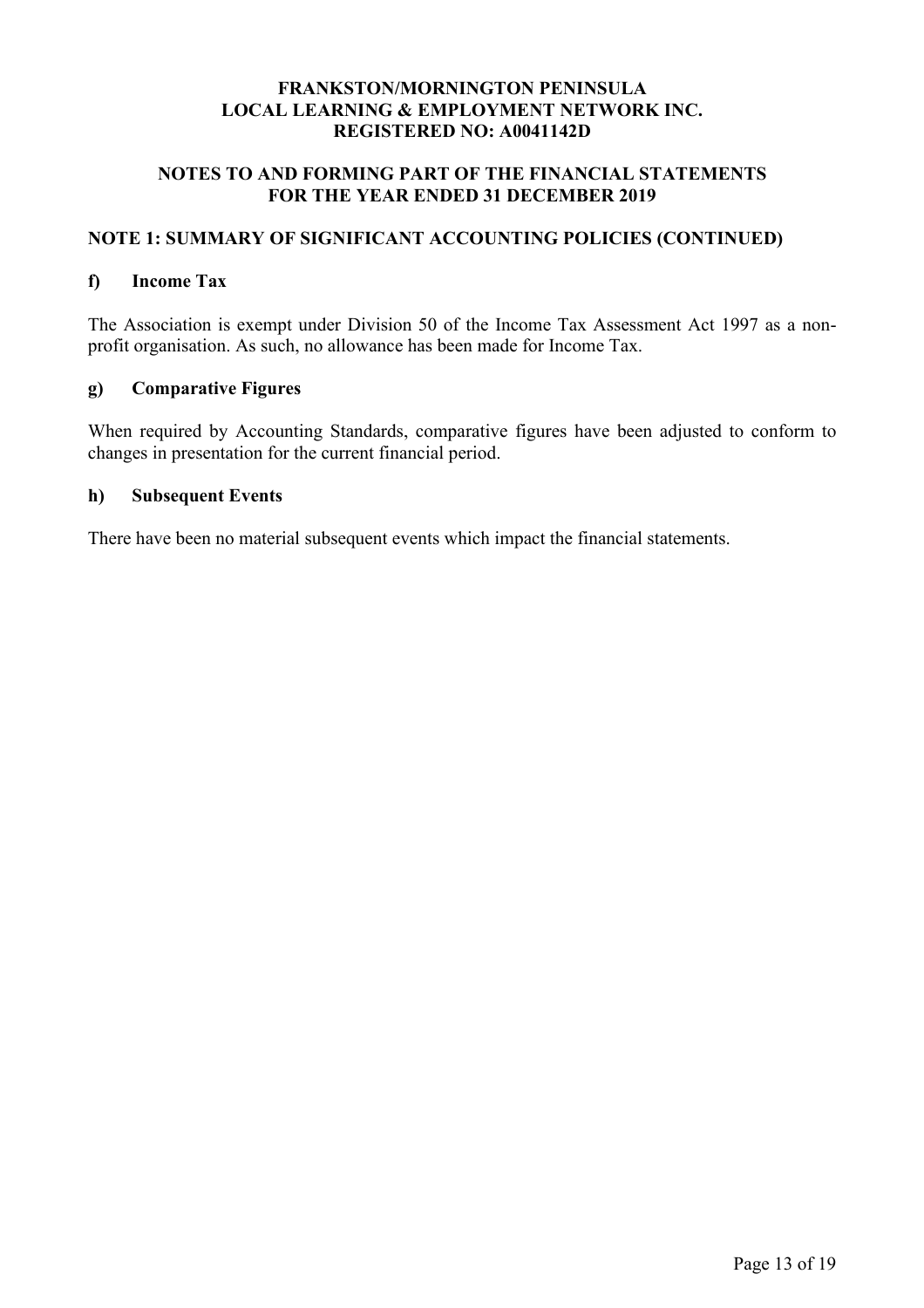## **NOTES TO AND FORMING PART OF THE FINANCIAL STATEMENTS FOR THE YEAR ENDED 31 DECEMBER 2019**

|                                                                                                                                         | 2019<br>\$                     | 2018<br>\$   |
|-----------------------------------------------------------------------------------------------------------------------------------------|--------------------------------|--------------|
| <b>Note 2: Cash and Cash Equivalents</b>                                                                                                |                                |              |
| a) Cash information                                                                                                                     |                                |              |
| Cash at Bank - General                                                                                                                  | 729,837                        | 465,060      |
| Petty Cash                                                                                                                              | 319                            | 250          |
|                                                                                                                                         | 730,156                        | 465,310      |
| b) Reconciliation of Cash Flows from Operating<br><b>Activities with Operating Profit / (Loss) From</b><br><b>Continuing Operations</b> |                                |              |
| Profit / (Loss) From Continuing Operations                                                                                              | (73,640)                       | 99,819       |
| Depreciation                                                                                                                            | 7,648                          | 4,674        |
| <b>Changes in Assets and Liabilities:</b><br>(Increase)/Decrease in Trade and Other Receivables                                         | 102,527                        | 64,687       |
| (Increase)/Decrease in Accrued Income                                                                                                   |                                | 31,599       |
| Increase/(Decrease) in Trade and Other Payables                                                                                         | 228,737                        | (109,747)    |
| Increase/(Decrease) in Provision for                                                                                                    |                                |              |
| <b>Employee Entitlements</b>                                                                                                            | (426)                          | 15,889       |
| Cash Flows from Operating Activities                                                                                                    | 264,846                        | 106,921      |
| <b>Note 3: Property, Plant &amp; Equipment</b>                                                                                          |                                |              |
| Furniture & Fittings (at Cost)                                                                                                          | 65,962                         | 65,962       |
| <b>Accumulated Depreciation</b>                                                                                                         | 57,603)                        | 49,955)      |
|                                                                                                                                         | 8,359                          | 16,007       |
| <b>Movements in Carrying Amounts</b>                                                                                                    | Furniture &<br><b>Fittings</b> | <b>Total</b> |
| <b>Balance at 1 January 2018</b>                                                                                                        | 16,177                         | 16,177       |
| <b>Additions</b>                                                                                                                        | 4,504                          | 4,504        |
| Disposals                                                                                                                               |                                |              |
| Depreciation Expense                                                                                                                    | (4,674)                        | (4,674)      |
| <b>Balance at 31 December 2018</b>                                                                                                      | 16,007                         | 16,007       |
| Additions                                                                                                                               |                                |              |
| Disposals                                                                                                                               |                                |              |
| Depreciation Expense                                                                                                                    | (7,648)                        | (7,648)      |
| <b>Carrying amount at 31 December 2019</b>                                                                                              | 8,359                          | 8,359        |

Page 14 of 19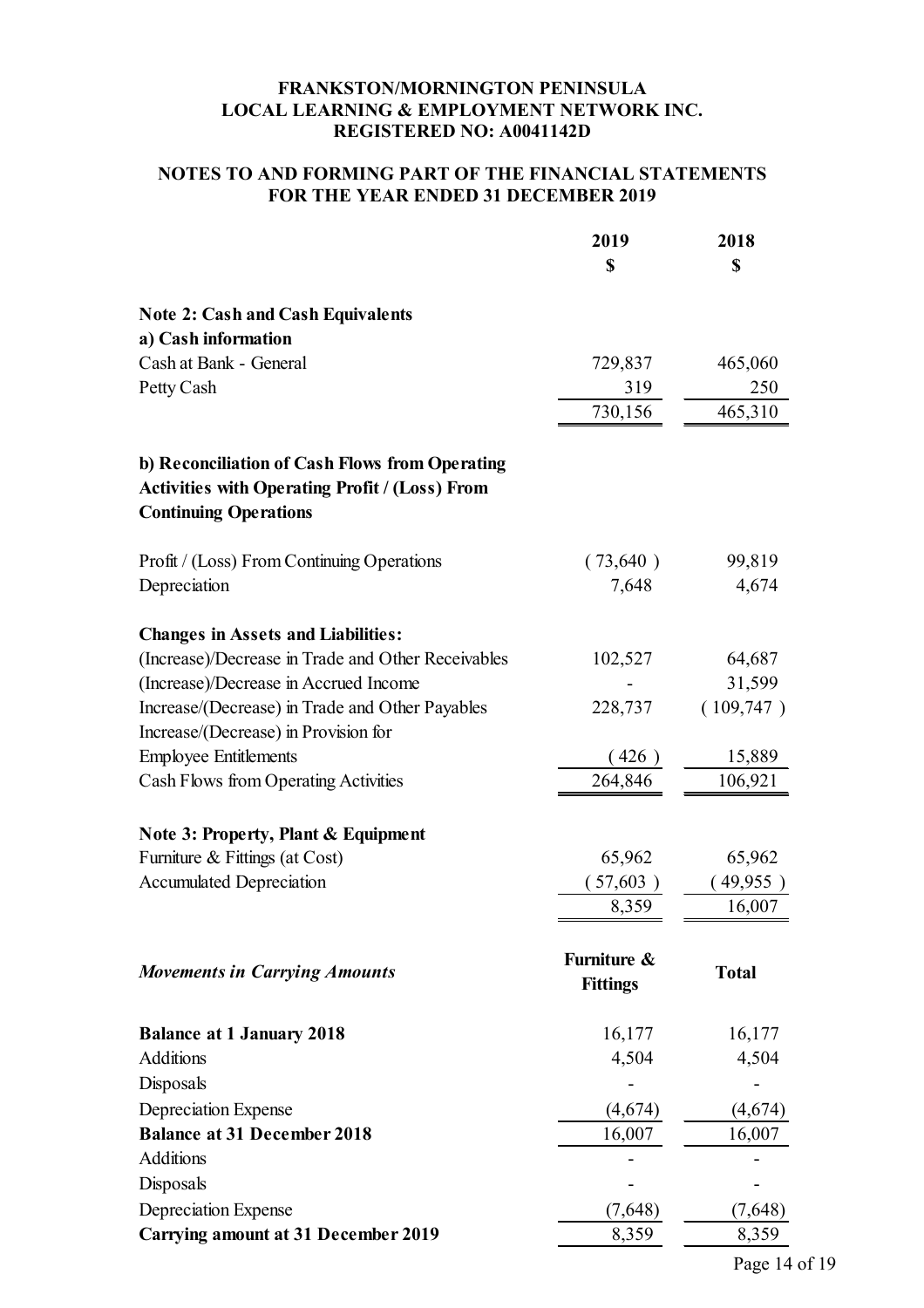### **NOTES TO AND FORMING PART OF THE FINANCIAL STATEMENTS FOR THE YEAR ENDED 31 DECEMBER 2019**

|                                         | 2019<br>\$ | 2018<br>\$ |
|-----------------------------------------|------------|------------|
|                                         |            |            |
| <b>Note 4: Trade and Other Payables</b> |            |            |
| <b>GST</b> Liability                    | 37,862     | 41,931     |
| PAYG/FBT Payable                        | 9,964      | 8,700      |
| Grants in Advance                       | 357,717    | 126,502    |
| <b>Superannuation Payable</b>           | 4,095      | 3,768      |
|                                         | 409,638    | 180,901    |

#### **Note 5: Government Grants**

Details of Government Grants are summarised as follows:

| Department of Education and Training | 445,918 | 560,191 |
|--------------------------------------|---------|---------|
|                                      | 445,918 | 560,191 |

Government Grants are recorded in the year that the funding contract period relates and not necessarily when actually received. In 2019, there was \$357,717 of funding received in advance (2018: \$126,502.)

### **Note 6: Economic Dependence**

The Association is economically dependent on State Government departments for grant funding. If funds are not spent in accordance with grant conditions the departments can suspend future grants or reclaim all or part of the grant(s). The Association is dependent on the continued receipt of grants.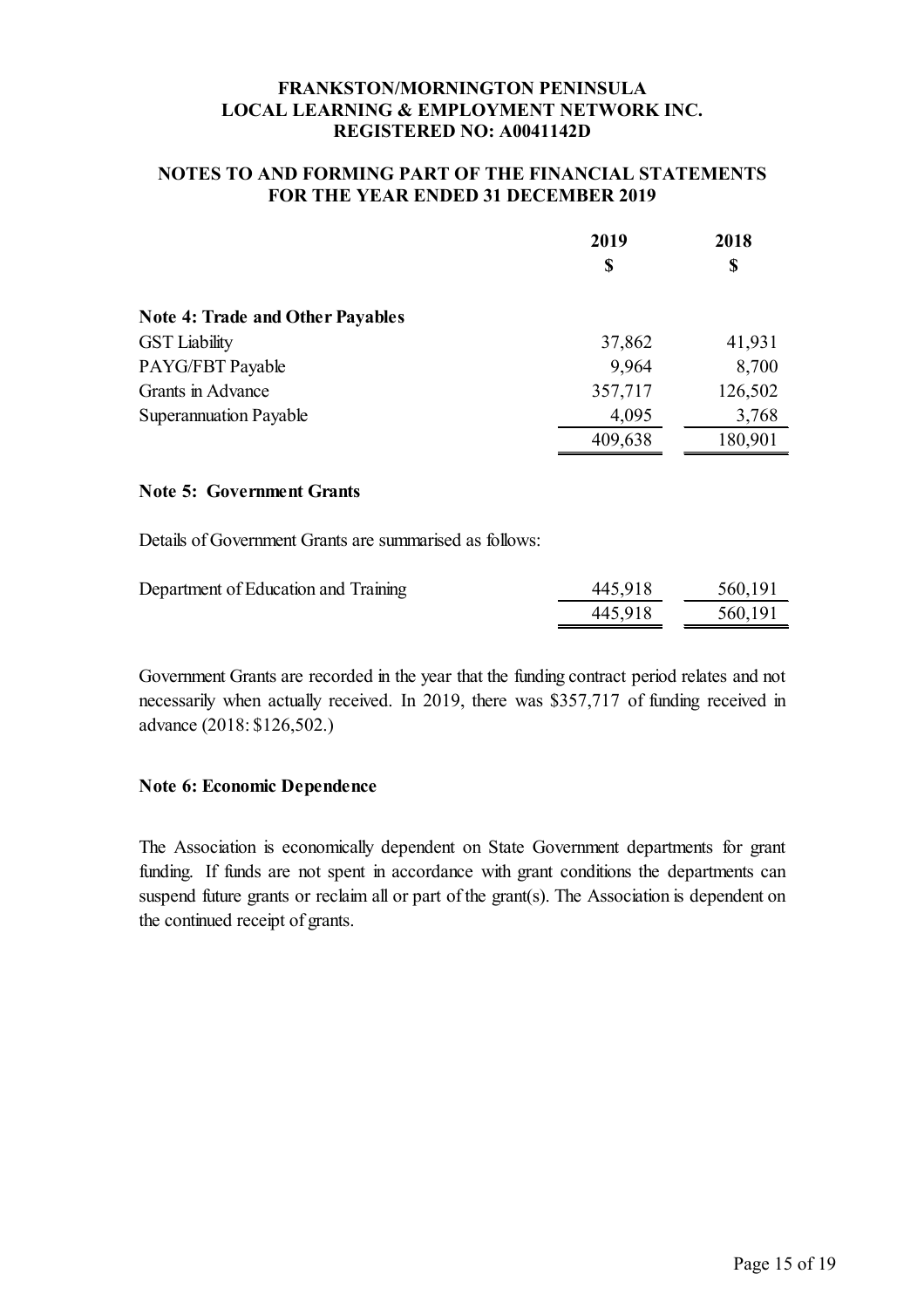

# **INDEPENDENT AUDITOR'S REPORT TO FRANKSTON/MORNINGTON PENINSULA LOCAL LEARNING & EMPLOYMENT NETWORK INC. REGISTERED NO: A0041142D**

### **Report on the Audit of the Financial Report**

### **Opinion**

We have audited the financial report of Frankston Mornington Peninsula Local Learning & Employment Network Inc., which comprises the Statement of Financial Position as at 31 December 2019, the Statement of Profit or Loss and Other Comprehensive Income, Statement of Changes in Equity and Statement of Cash Flows for the year then ended, notes comprising a summary of significant accounting policies and other explanatory information, and the Committee's Report.

In our opinion, the accompanying financial report gives a true and fair view of the financial position of Frankston Mornington Peninsula Local Learning & Employment Network Inc. as at 31 December 2019 and of its financial performance for the year then ended in accordance with the accounting policies described in Note 1 to the financial statements and the requirements of the Division 60 of the *Australian Charities and Not-for-profits Commission Regulation 2013.*

### **Basis for Opinion**

We conducted our audit in accordance with Australian Auditing Standards. Our responsibilities under those standards are further described in the Auditor's Responsibilities for the Audit of the Financial Report section of our report. We are independent of the Association in accordance with the ethical requirements of the Accounting Professional and Ethical Standards Board's APES 110: Code of Ethics for Professional Accountants (the Code) that are relevant to our audit of the financial report in Australia. We have also fulfilled our other ethical responsibilities in accordance with the Code.

We believe that the audit evidence we have obtained is sufficient and appropriate to provide a basis for our opinion.

### **Emphasis of Matter – Basis of Accounting**

We draw attention to Note 1 to the financial report, which describes the basis of accounting. The financial report has been prepared to assist the Association to meet the requirements of the *Australian Charities and Not-for-profits Commission Act 2012*. As a result, the financial report may not be suitable for another purpose. Our opinion is not modified in respect of this matter.



Shepard Webster & O'Neill Audit Pty Ltd is a CPA Practice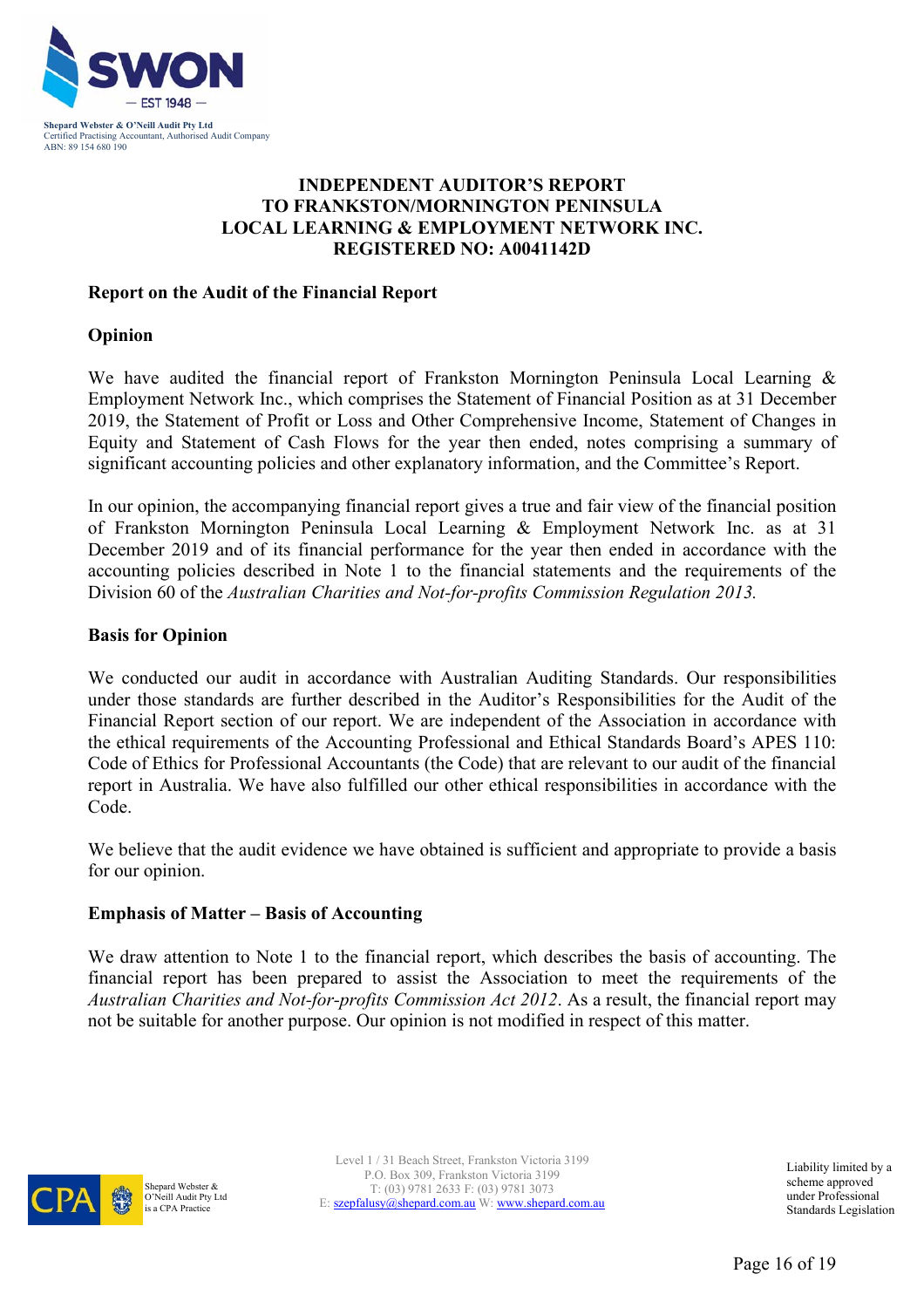

# **INDEPENDENT AUDITOR'S REPORT (CONTINUED) TO FRANKSTON/MORNINGTON PENINSULA LOCAL LEARNING & EMPLOYMENT NETWORK INC. REGISTERED NO: A0041142D**

#### **Information Other than the Financial Report and Auditor's Report Thereon**

The Committee of the Association is responsible for the other information. The other information comprises the information included in the Association's annual report for the year ended 31 December 2019, but does not include the financial report and our auditor's report thereon. Our opinion on the financial report does not cover the other information and accordingly we do not express any form of assurance conclusion thereon. In connection with our audit of the financial report, our responsibility is to read the other information and, in doing so, consider whether the other information is materially inconsistent with the financial report or our knowledge obtained in the audit or otherwise appears to be materially misstated. If, based on the work we have performed, we conclude that there is a material misstatement of this other information, we are required to report that fact. We have nothing to report in this regard.

### **Responsibilities of the Committee for the Financial Report**

The Committee of the Association is responsible for the preparation of the financial report that gives a true and fair view in accordance with the *Australian Charities and Not-for-profits Commission Act 2012* and for such internal control as the Committee determines is necessary to enable the preparation of the financial report that gives a true and fair view and is free from material misstatement, whether due to fraud or error.

In preparing the financial report, the Committee is responsible for assessing the Association's ability to continue as a going concern, disclosing, as applicable, matters related to going concern and using the going concern basis of accounting unless the Committee either intends to liquidate the Association or to cease operations, or have no realistic alternative but to do so.

The Committee of the Association is responsible for overseeing the Association's financial reporting process.

#### **Auditor's Responsibilities for the Audit of the Financial Report**

Our objectives are to obtain reasonable assurance about whether the financial report as a whole is free from material misstatement, whether due to fraud or error, and to issue an auditor's report that includes our opinion. Reasonable assurance is a high level of assurance, but is not a guarantee that an audit conducted in accordance with the Australian Auditing Standards will always detect a material misstatement when it exists. Misstatements can arise from fraud or error and are considered material if, individually or in the aggregate, they could reasonably be expected to influence the economic decisions of users taken on the basis of this financial report.



Shepard Webster & O'Neill Audit Pty Ltd is a CPA Practice

Level 1 / 31 Beach Street, Frankston Victoria 3199 P.O. Box 309, Frankston Victoria 3199 T: (03) 9781 2633 F: (03) 9781 3073 E: szepfalusy@shepard.com.au W: www.shepard.com.au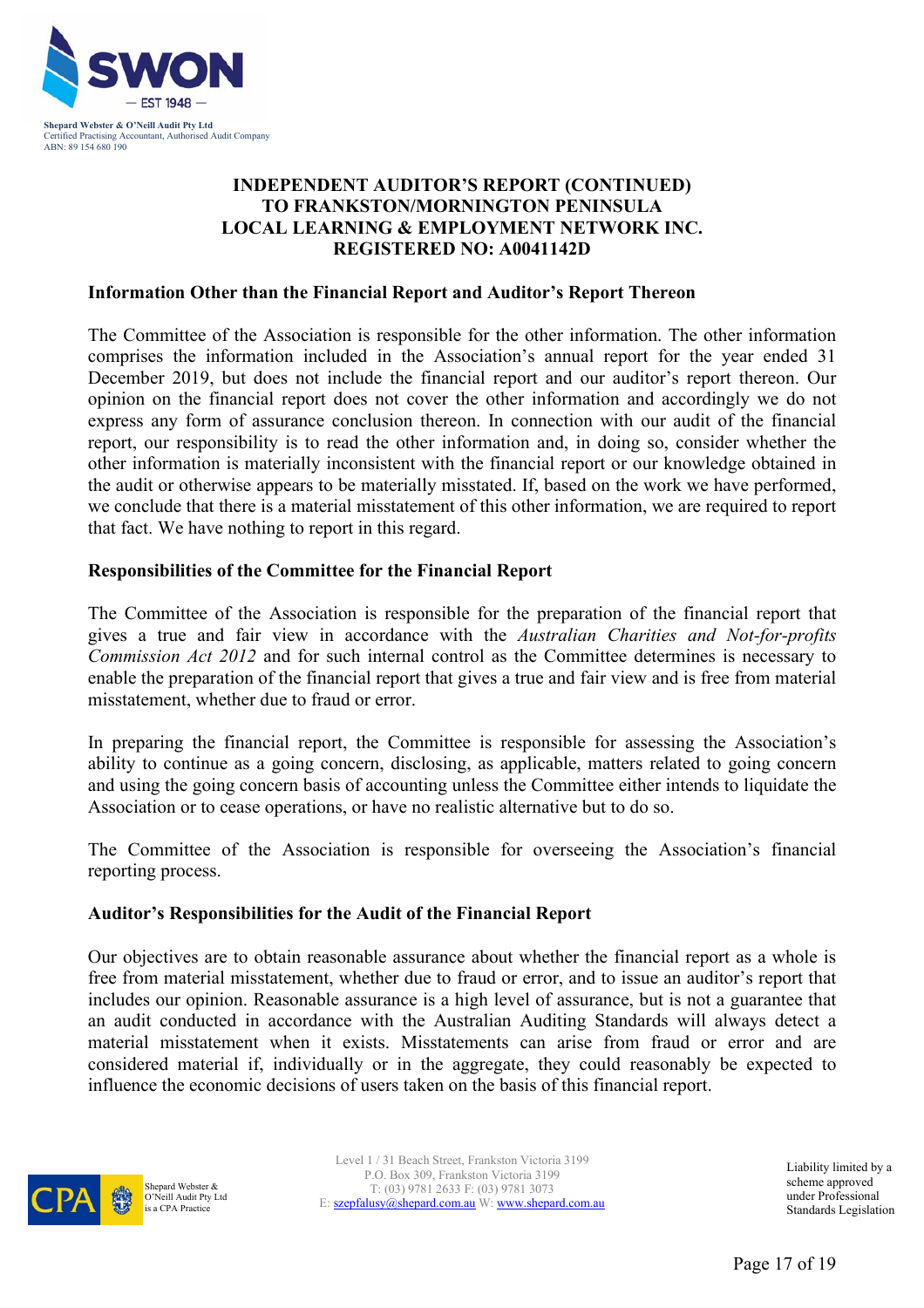

# **INDEPENDENT AUDITOR'S REPORT (CONTINUED) TO FRANKSTON/MORNINGTON PENINSULA LOCAL LEARNING & EMPLOYMENT NETWORK INC. REGISTERED NO: A0041142D**

As part of an audit in accordance with the Australian Auditing Standards, we exercise professional judgement and maintain professional scepticism throughout the audit. We also:

- Identify and assess the risks of material misstatement of the financial report, whether due to fraud or error, design and perform audit procedures responsive to those risks, and obtain audit evidence that is sufficient and appropriate to provide a basis for our opinion. The risk of not detecting a material misstatement resulting from fraud is higher than for one resulting from error, as fraud may involve collusion, forgery, intentional omissions, misrepresentations, or the override of internal control.
- Obtain an understanding of internal control relevant to the audit in order to design audit procedures that are appropriate in the circumstances, but not for the purpose of expressing an opinion on the effectiveness of the Association's internal control.
- Evaluate the appropriateness of accounting policies used and the reasonableness of accounting estimates and related disclosures made by the Committee.
- Conclude on the appropriateness of the Committee's use of the going concern basis of accounting and, based on the audit evidence obtained, whether a material uncertainty exists related to events or conditions that may cast significant doubt on the Association's ability to continue as a going concern. If we conclude that a material uncertainty exists, we are required to draw attention in our auditor's report to the related disclosures in the financial report or, if such disclosures are inadequate, to modify our opinion. Our conclusions are based on the audit evidence obtained up to the date of our auditor's report. However, future events or conditions may cause the Association to cease to continue as a going concern.
- Evaluate the overall presentation, structure and content of the financial report, including the disclosures, and whether the financial report represents the underlying transactions and events in a manner that achieves fair presentation.

We communicate with the Committee regarding, among other matters, the planned scope and timing of the audit and significant audit findings, including any significant deficiencies in internal control that we identify during our audit.



Shepard Webster & O'Neill Audit Pty Ltd is a CPA Practice

Level 1 / 31 Beach Street, Frankston Victoria 3199 P.O. Box 309, Frankston Victoria 3199 T: (03) 9781 2633 F: (03) 9781 3073 E: szepfalusy@shepard.com.au W: www.shepard.com.au